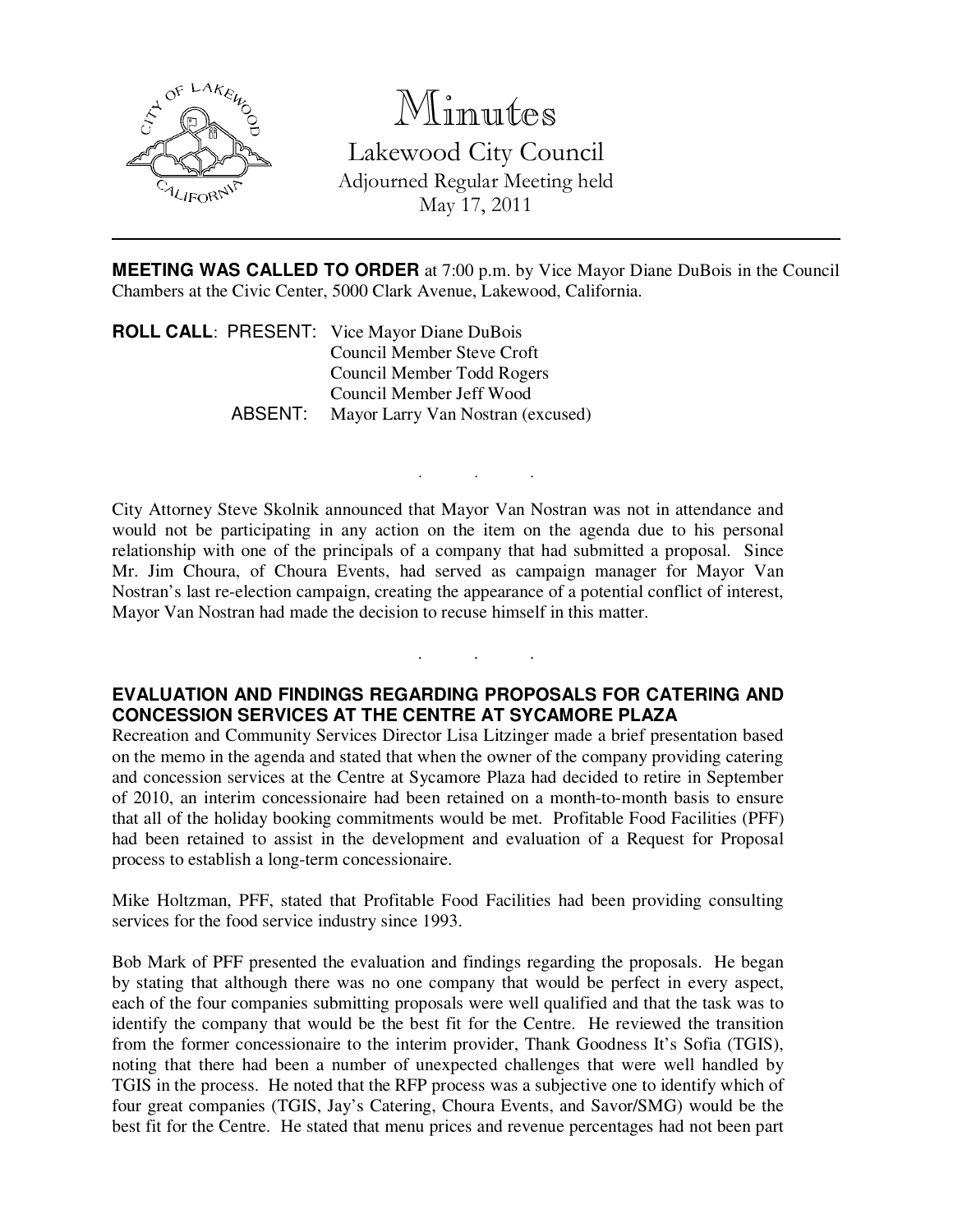City Council Minutes May 10, 2011 Page 2

## **EVALUATION AND FINDINGS REGARDING PROPOSALS FOR CATERING AND CONCESSION SERVICES AT THE CENTRE AT SYCAMORE PLAZA** - Continued

of the data considered, nor had there been tasting events included. The process had included an unannounced visit to each kitchen; a financial review; a proposed marketing plan; review of menus; references, including customer references, and landlord references; a secret shopper; and oral interviews. He concluded by stating that the recommendation of PFF would be Thank Goodness It's Sofia, with the major considerations being the exemplary job that TGIS had done during the difficult interim transition and that the Centre would provide a more significant amount of business to TGIS. He also stated that considering the performance of TGIS during the transition period, and since no other company offering a proposal was a break-away leader, there was no overarching reason to switch providers.

Jim Choura, stated that as a long-time resident and community volunteer, he was very invested in the City of Lakewood and would like the opportunity to provide this service.

Cindy Skovgard, Gigi Fusco Meese, a Long Beach resident; Paul Garman, of Long Beach; Bob Quarto, Ryan Choura, Long Beach; and Steve McMahon, Long Beach; spoke in favor of Choura Events, noting the excellent quality and service.

George Marinos, a resident of Los Angeles; and Sofia Riley, Anaheim; spoke on behalf of TGIS, expressing thanks for the opportunity to provide service at the Centre.

Council Member Rogers stated that he had put a lot of thought into this process and the difficult decision to be made. He further stated that the process had been fair, elaborate and exhaustive. He noted that the transition after the previous long-term caterer had been a difficult one and that TGIS had taken over the responsibility with no promise of a long-term contract, and performed well. He concluded by stating that although each of the companies submitting a proposal were quality companies, the Centre required a unique relationship with the City staff.

Council Member Croft thanked the four companies who submitted proposals for participating in this difficult process. He thanked the consultant and City staff for the hard work of tailoring the RFP process to embody the goals set by the City Council. He stated that it was more than providing a quality product or producing revenue, although those things were important.

Council Member Wood stated that it had been a long, but fair process and that the City had been fortunate to have such a high caliber of companies interested in providing service here. He noted that the priority was to look at what would be best for the long-term at the Centre.

Vice Mayor DuBois noted the tremendous effort put forth to keep the process fair and even. She stated that her concern was finding the best fit for the Centre facility.